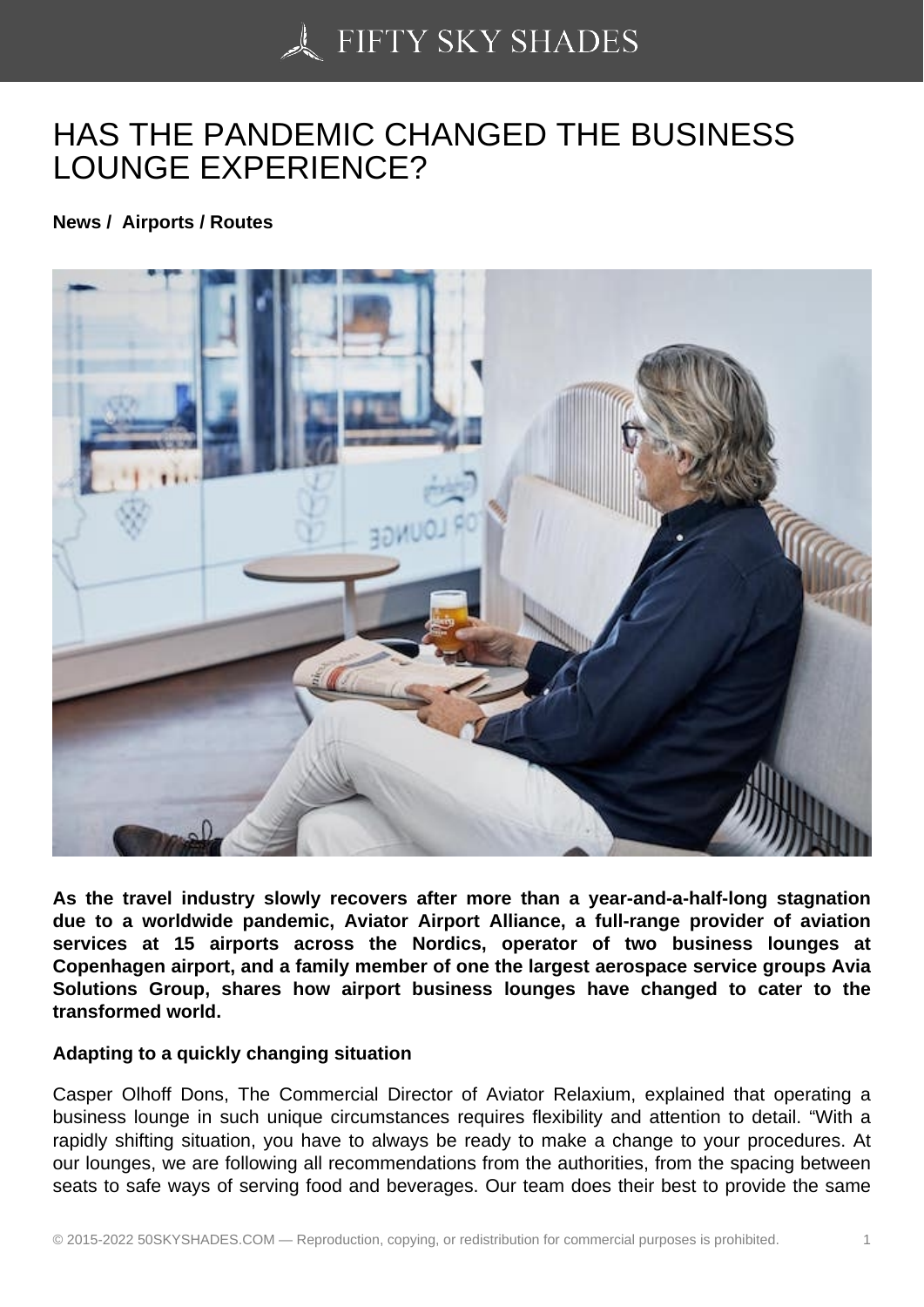offerings as before the pandemic but with an even higher focus on hygiene. Currently, most restrictions for restaurants have been lifted in Denmark, so we can provide our best services."



## **The shift in demand**

Unsurprisingly, the pandemic had an impact not only on safety procedures at business lounges but also the demand. "The demand, looking at the total reach of potential customers (passengers) at the airport, has increased slightly. Most likely due to the decrease in alternatives - less competition from cafes and restaurants at the airport. But, due to the low numbers of total passengers in the airport, in July we were at 40% of the guests that we had the same month pre-Covid," shared Aviator Relaxium's Commercial Director. "The clientele seems to be the same as before, only with a little shift away from the classic business class traveller towards the leisure traveller," he added.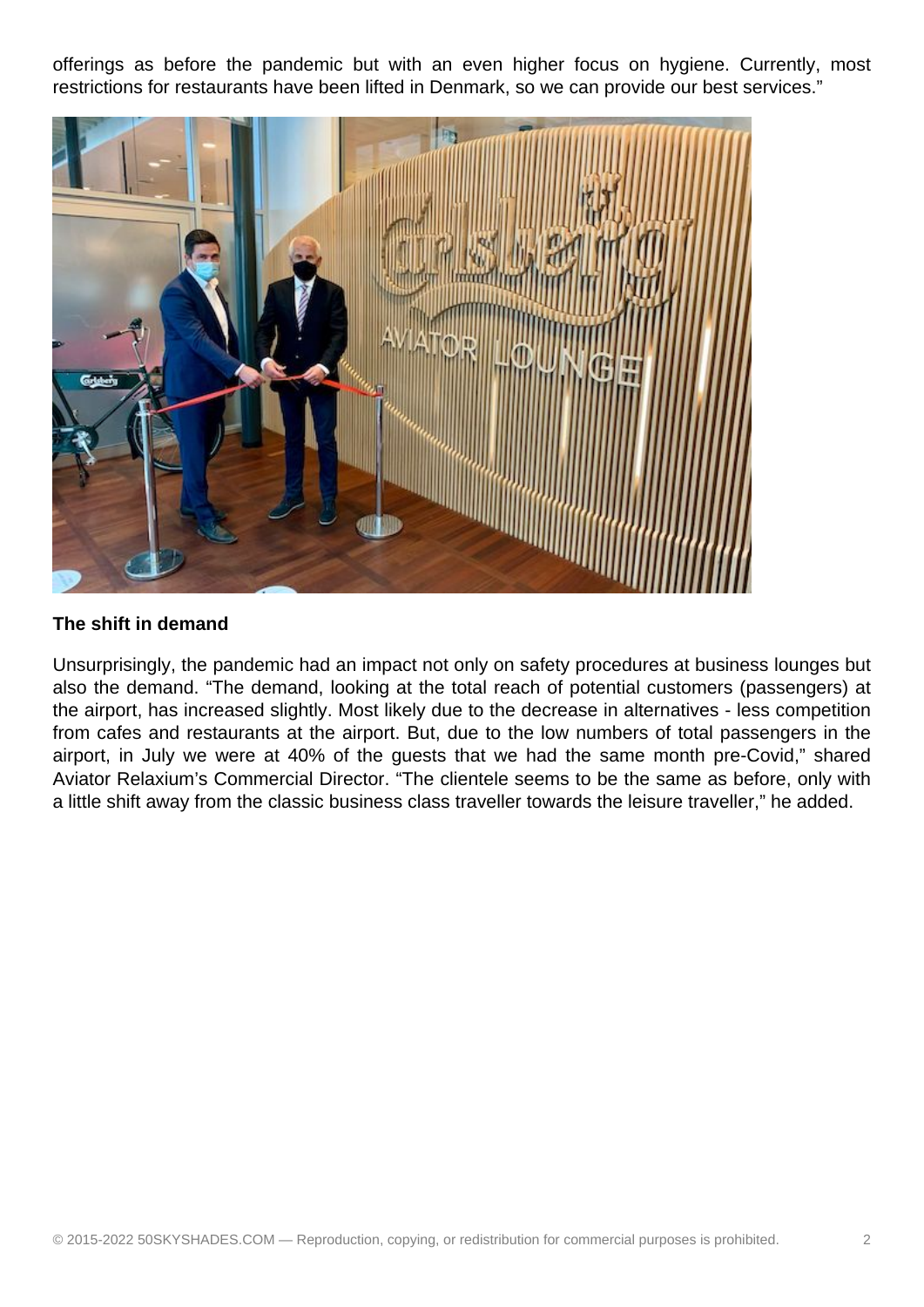

## **Client experience first**

 "We have always strived for the best possible experience for our business lounge clients. The pandemic has only highlighted our already established quality health and safety procedures," told Casper Olhoff Dons. The recently re-opened Aviator business lounges at Copenhagen Airport, have already been enjoyed by a number of passengers from all over the world. "Our mission is to make our lounges accessible for all travellers when using Copenhagen Airport, while also catering to the needs of the business traveller. With two lounge products, we are able to satisfy the needs of the busy business traveller looking for quiet surroundings to work or de-stress, as well as the couple or family looking for a resting place and food before their flight."

Aviator offers passengers travelling from Copenhagen airport two convenient business lounges: The Carlsberg Aviator Lounge, for those who are looking to experience Danish cuisine at a modern location, furnished by furniture from recycled materials, and The Aviator Apartment Business Lounge, with a stylish and exclusive area for work and relaxation.